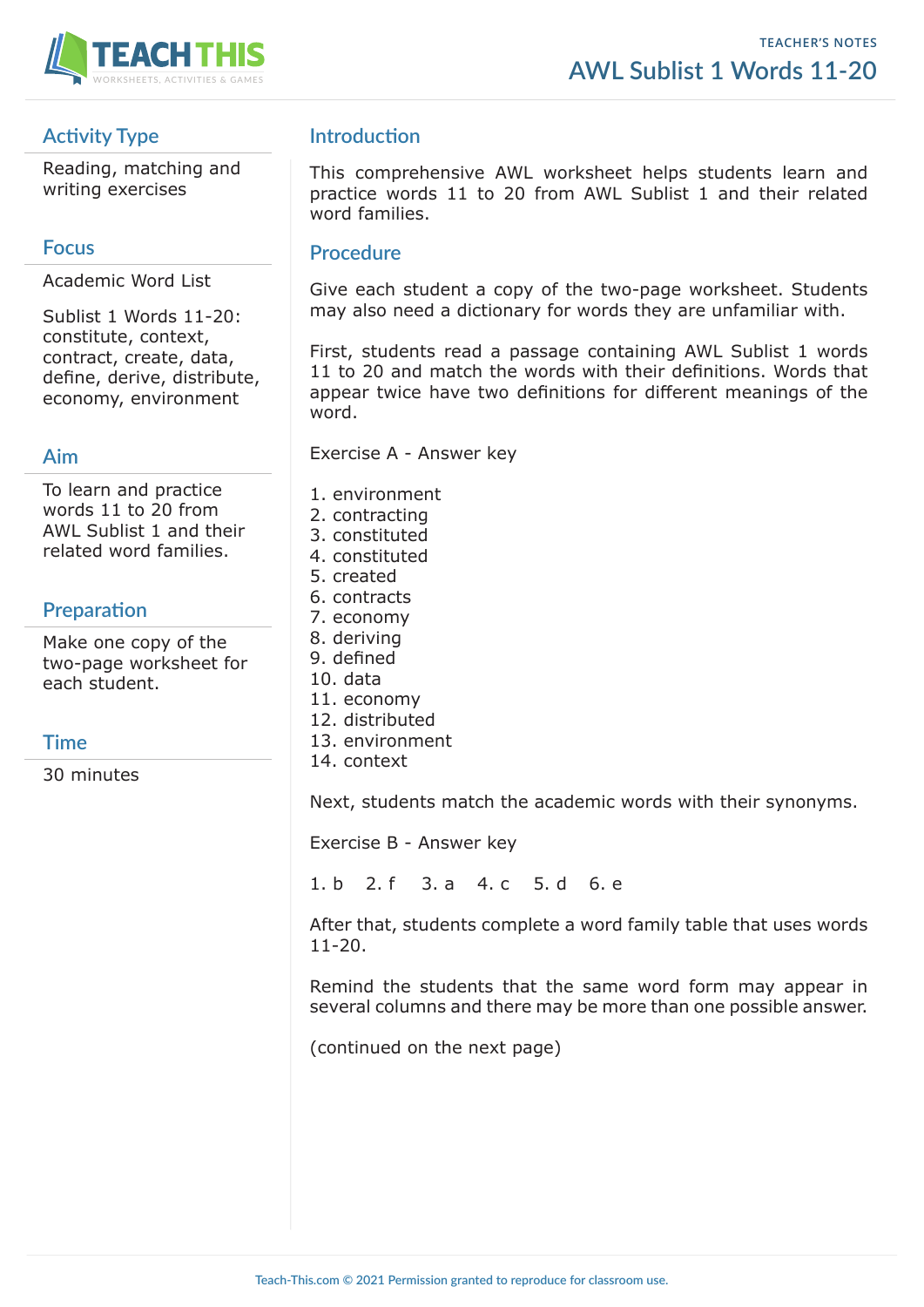

# **Activity Type**

Reading, matching and writing exercises

## **Focus**

Academic Word List

Sublist 1 Words 11-20: constitute, context, contract, create, data, define, derive, distribute, economy, environment

### **Aim**

To learn and pratice words 11 to 20 from AWL sublist 1 and their related word families.

# **Preparation**

Make one copy of the two-page worksheet for each student.

### **Time**

30 minutes

# **Procedure continued**

Exercise C - Answer key

| <b>Thing</b>                | <b>Person</b>         | Idea         | <b>Verb</b>        | <b>Adjective</b>       |
|-----------------------------|-----------------------|--------------|--------------------|------------------------|
| constituent<br>constitution | constituent           | constitution | constitute         | constituent            |
|                             |                       | context      | contextual-<br>ise | contextual             |
| contract                    | contractor            |              | contract           |                        |
| creation                    | creator               | creation     | create             | creative               |
| definition                  |                       | definition   | define             |                        |
| derivative                  |                       | derivation   | derive             | derivative             |
|                             | distributor           | distribution | distribute         | distributive           |
| economy                     | economist             | economics    |                    | economic<br>economical |
| environment                 | environ-<br>mentalist | environment  |                    | environ-<br>mental     |

In the last exercise, students complete sentences using vocabulary from the word family table, adding suffixes like -ed or -s as necessary.

Exercise D - Answer key

- 
- 
- 
- 
- 
- 
- 7. creators, creative 14. constitution
- 1. contractor 8. derivatives
- 2. definition 9. contextualised
- 3. constituents 10. constituent<br>4. distributor 11. Economists
	- 11. Economists, economic
- 5. definition 12. distribution
- 6. derivative 13. Environmentalists, economical
	-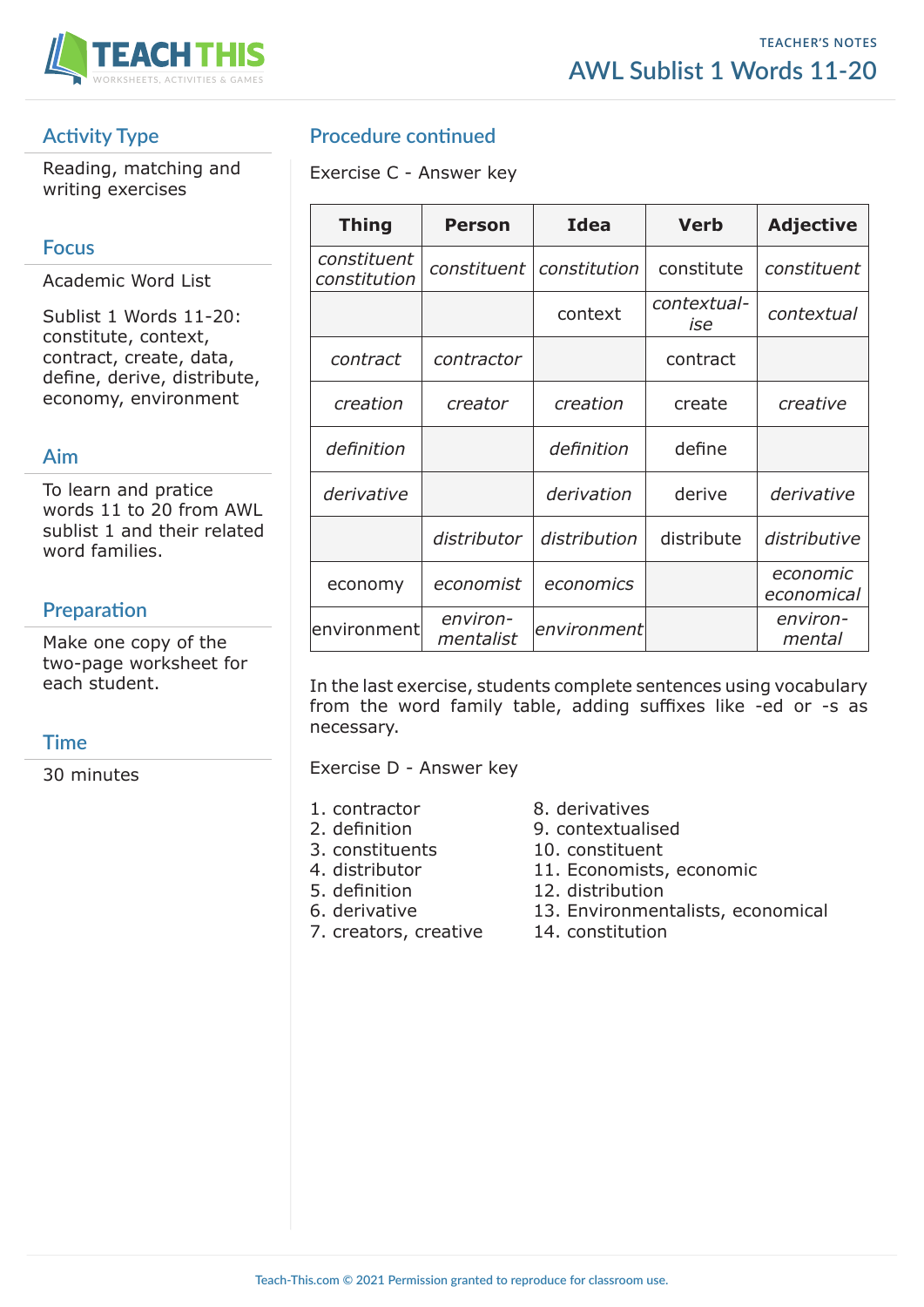

#### **A. Read the passage. Then, match the words 11 to 20 from AWL Sublist 1 in bold with their definitions below. Words that appear twice have two definitions for different meanings of the word.**

Experts from several fields were assembled. Together, they **constituted** a panel tasked with studying the **environment** in the **context** of the **economy**, which was **contracting**. The leader of the panel **created** a positive working **environment** in which controversial issues could be discussed frankly. Political issues such as environmental damage **deriving** from government **contracts constituted** a large proportion of their work. They



also **defined** important terminology for use in future laws and regulations. For the sake of **economy**, it was necessary to outsource some of the **data** collection. When their work was complete, they **distributed** their recommendations to local and national officials.

| 1. : the natural world                                                                   |                                                                                         |  |             |  |  |  |
|------------------------------------------------------------------------------------------|-----------------------------------------------------------------------------------------|--|-------------|--|--|--|
| 2. : to become shorter or smaller                                                        |                                                                                         |  |             |  |  |  |
|                                                                                          | 3. : to be part of a whole entity or unit                                               |  |             |  |  |  |
|                                                                                          | 4. : to combine together to form a whole entity or unit                                 |  |             |  |  |  |
|                                                                                          | 5. : to make something exist or happen                                                  |  |             |  |  |  |
|                                                                                          | 6. : a legal agreement to provide goods, services or labour                             |  |             |  |  |  |
| 7. : the careful use of resources like money or time                                     |                                                                                         |  |             |  |  |  |
| 8. : to come from a source, or to get something from a source                            |                                                                                         |  |             |  |  |  |
| 9. : to give or establish the meaning or limits of something                             |                                                                                         |  |             |  |  |  |
| 10. : a collection of information, facts or statistics that can be analysed              |                                                                                         |  |             |  |  |  |
| 11. : the money, industry and trade system of a country or region                        |                                                                                         |  |             |  |  |  |
| 12. : to give things to or divide things among a number of people                        |                                                                                         |  |             |  |  |  |
| 13. : the people, things or conditions where a person or thing exists, lives or<br>works |                                                                                         |  |             |  |  |  |
|                                                                                          | 14. : the conditions necessary to fully understand an idea, word, statement<br>or event |  |             |  |  |  |
| B. Match the academic words with their synonyms.                                         |                                                                                         |  |             |  |  |  |
|                                                                                          | 1. constitute  4. environment  a. shrink                                                |  | d. hand out |  |  |  |
|                                                                                          | 2. create  5. distribute  b. be regarded as e. circumstances                            |  |             |  |  |  |
| 3. contract                                                                              | 6. context  c. surroundings                                                             |  | f. make     |  |  |  |